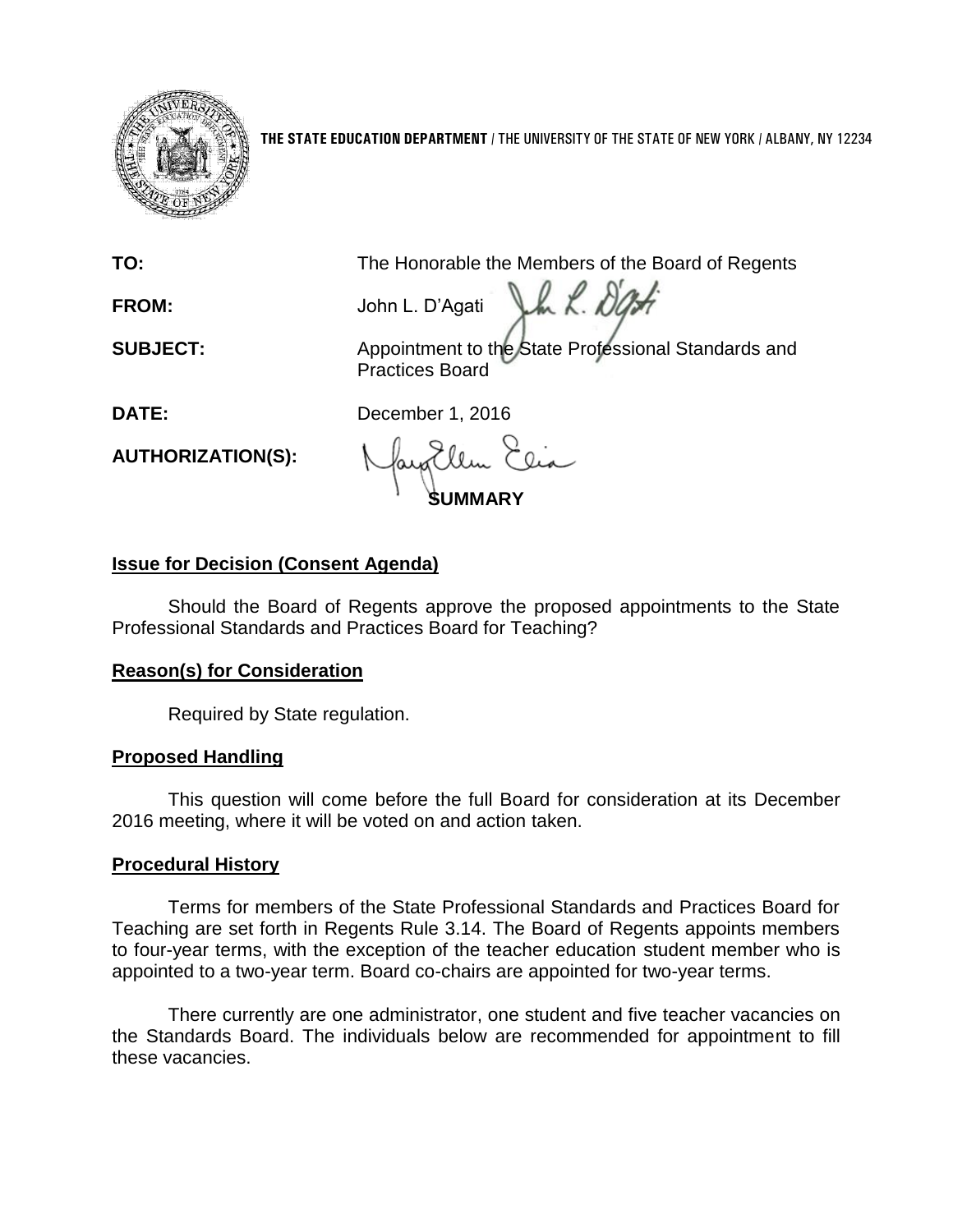### **Recommendation**

It is recommended that the Board of Regents approve the following appointments to the State Professional Standards and Practices Board for Teaching: Theresa Reynolds (administrator member), Amanda Zullo (teacher member), each for a fouryear term beginning January 1, 2017 and ending December 31, 2020. Additionally, Riley Arnold (student member), for a two-year term beginning January 1, 2017 and ending December 31, 2018.

A brief biographical sketch of these recommended members seeking appointment is included as Attachment A, and a list of the current membership is included at Attachment B.

#### **Timetable for Implementation**

Members' terms will begin immediately upon appointment.

#### **Related Regents Items**

N/A

**Attachments**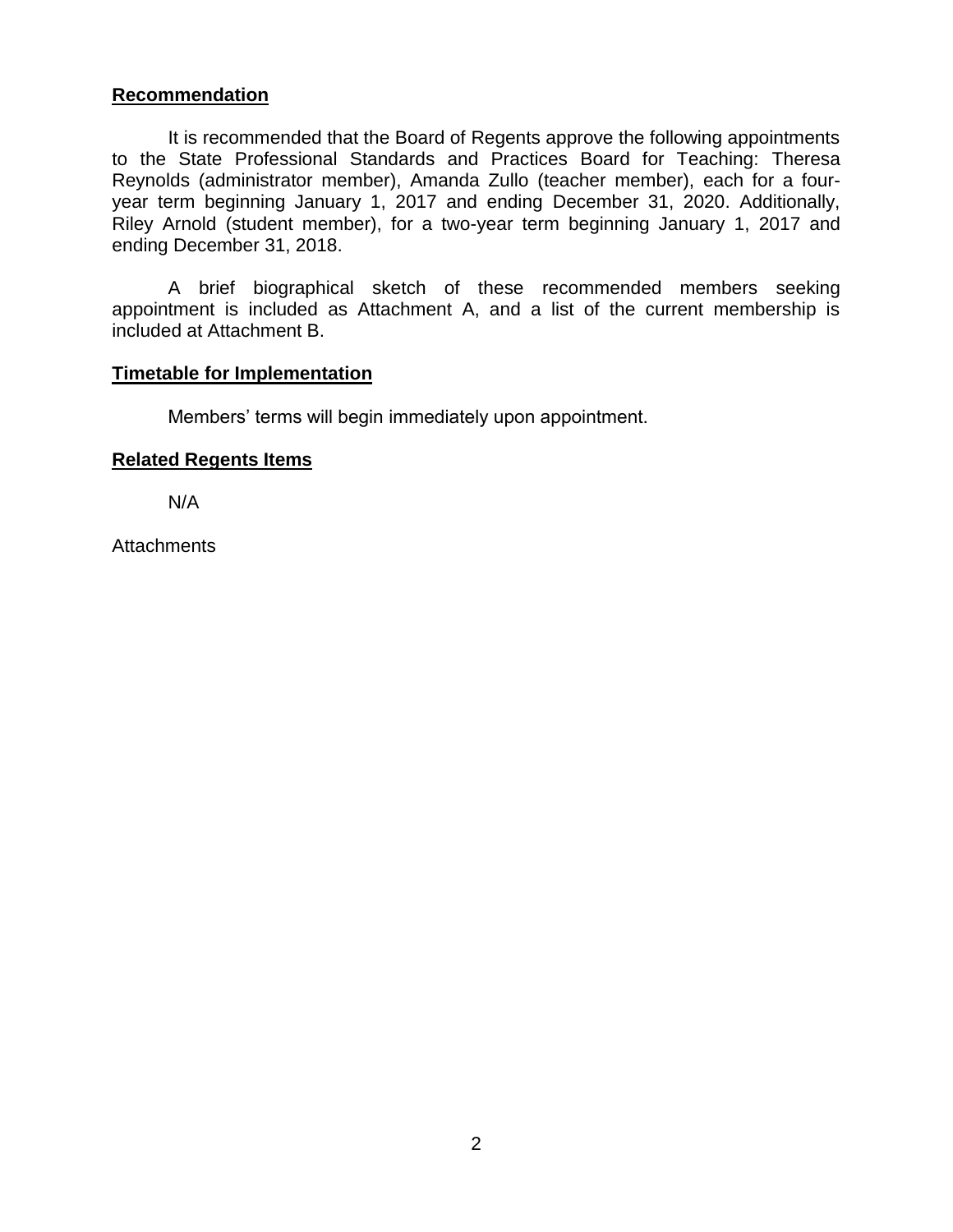#### **The University of the State of New York The State Education Department**

### **State Professional Standards and Practices Board for Teaching**

### **Theresa Reynolds Membership Category: Administrator Assistant Superintendent for Instruction at Orange-Ulster BOCES Goshen, NY**

Theresa Reynolds (Terry) is the Assistant Superintendent for Instruction at Orange-Ulster BOCES. She is responsible for the Special Education, Career and Technical Education, Adult Education and Instructional Support Service Divisions. Within Human Resources, Terry supervises all personnel needs and requirements for certified staff and is the Title IX Officer. In addition to the role she plays in the BOCES, Terry also provides support to 17 component school districts. Prior to joining the BOCES team, she was the Assistant Superintendent for Curriculum and Instruction in the Marlboro Central School District for four years and a Principal in the Monroe-Woodbury Central School District for fifteen years.

Terry possesses a clear understanding of K-12 curriculum, new State initiatives including Annual Professional Performance Review (APPR,) New York State Learning Standards, Data Driven Instruction, and Dignity for All Act, as well as, state and federal regulations and grants. In her work with Human Resources, she has experience in K-12 certification requirements, labor management relations, and state and federal labor laws. She was a member of the design team that created one of the NYS approved Teacher Rubrics and is a trainer for the APPR process.

Terry is on the Executive Board for Staff/Curriculum Development Network (SCDN) and a member of Orange County's Interagency Collaborative Team, Traffic Safety Board, Suicide Prevention Committee, and Youth Bureau Board. She is also on Sexually Aggressive Youth Assessment and Review Team (SAYART), the Education Committee for Dutchess-Orange United Way, and is certified by the New York State Education Department as a State trainer for the Dignity for All Act. Terry has presented at numerous state and national conferences focused on helping schools develop effective teacher evaluations and practices.

Terry has a Certificate of Advanced Study in Educational Administration from the State University College at New Paltz, an M.S. in Secondary School Administration from the University of Scranton, and a B.S. in Art Education from the State University College at New Paltz. She is certified as a Grade 1-6 Elementary Education Teacher, K-12 Art Teacher, and School District Administrator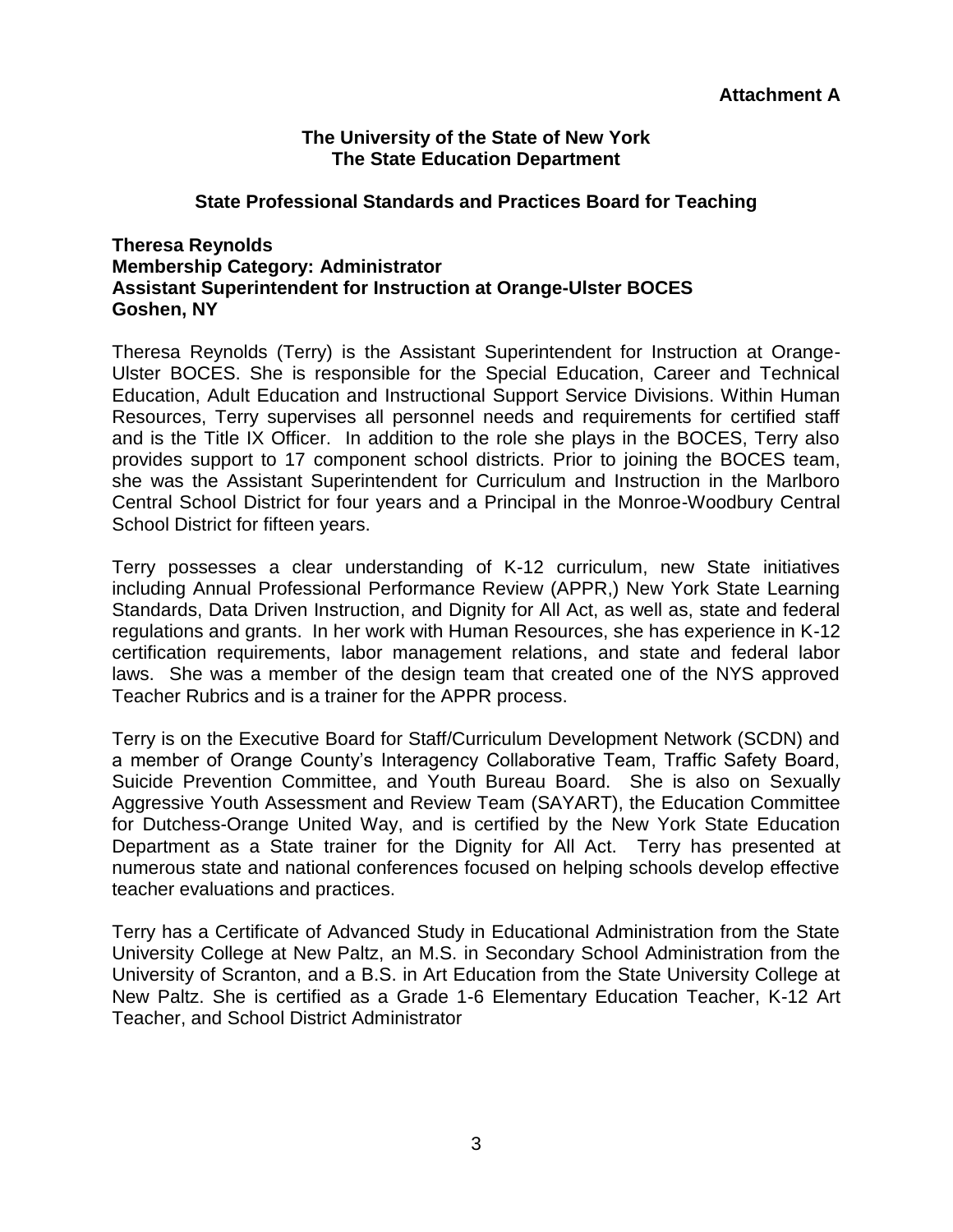#### **Amanda Zullo Membership Category: Teacher Regents Level Chemistry Teacher Saranac Lake High School Saranac Lake, NY**

Amanda Zullo has taught Chemistry to 10th–12th grade students at Saranac Lake High School since 2005 where she was the first National Board Certified Teacher in the district. Amanda is an advocate for inquiry-based instruction that facilitates student discourse serving as associate editor for the high school's process oriented guided inquiry (POGIL) books and a presenter at local, regional, and national conferences on the pedagogy.

Through Amanda's work as a New York State Master Teacher, a National Board Candidate Support Provider, and on the Professional Development Committee at Saranac Lake she focuses on making sure every teacher is provided with meaningful opportunity to learn, and support to execute exceptional instruction for students in their classrooms. Amanda is the grant coordinator for the Adirondack Farm to School Initiative which has grown to include several area schools focused on integrating the origin of food with curriculum, onsite gardens, and lunches containing local food for students in all grade levels.

Additionally, Amanda is involved as an America Achieves New York Policy fellow, ASCD 2016 Emerging Leader, on the National Council for Teaching Quality, and the 100Kin10 Teacher Advisory Group along with the Provost Advisory Board for TeachNY. Amanda has received numerous grants from the American Chemical Society and National Education Association for her classroom Amanda has been awarded the Empire State Award for Teaching Excellence in 2016 and the 2015 Presidential Award of Excellence in Math and Science Teaching for New York in Science.

Amanda earned a B.S. in organizational communication and pre-medical studies from the State University of New York (SUNY) at Geneseo, a Master's in science education, and an Advanced Certificate in National Board Certification/Teacher Leadership from Clarkson University.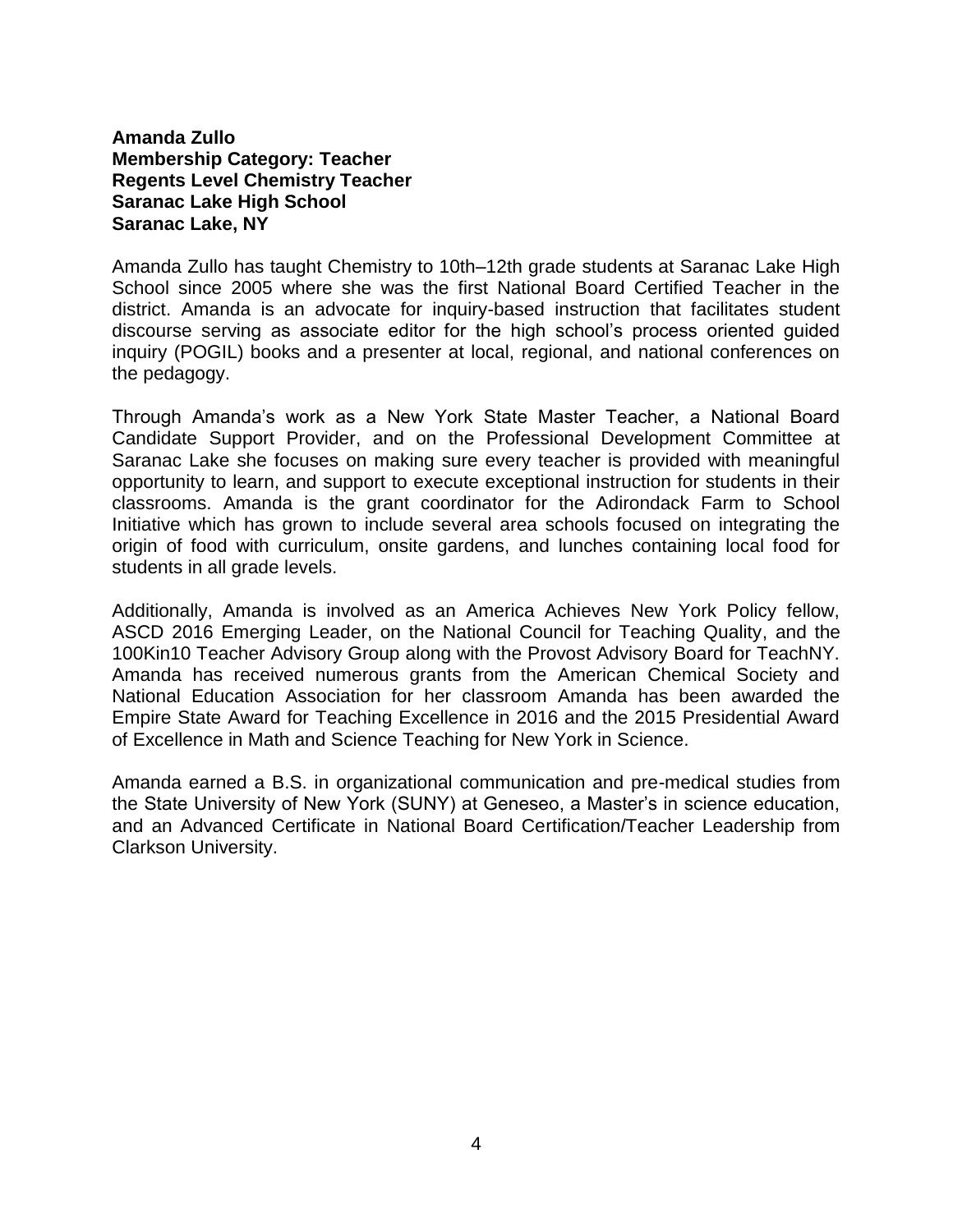### **Riley Arnold Membership Category: Student The College of Saint Rose Albany, New York**

Riley Arnold was born on October 3rd 1995 to a small family from Long Island, New York. She later moved to a small town outside of Poughkeepsie called Poughquag, where she attended public school in the Arlington School District. Throughout her academic career Riley was always a dedicated and hardworking student. She enjoyed music, reading and language. After graduating in 2013, Riley went on to study at The College of Saint Rose. A few years into her upper education, Riley realized that her true passion in life was teaching and working with children. Therefore, she decided to change her educational path in hopes of becoming a teacher. In her off time, Riley has worked at a summer camp in Lagrangeville, New York. During her time spent in Albany she works with children who are on the Autism spectrum. She is grateful for all of the opportunities that have come from moving to Albany and attending The College of Saint Rose.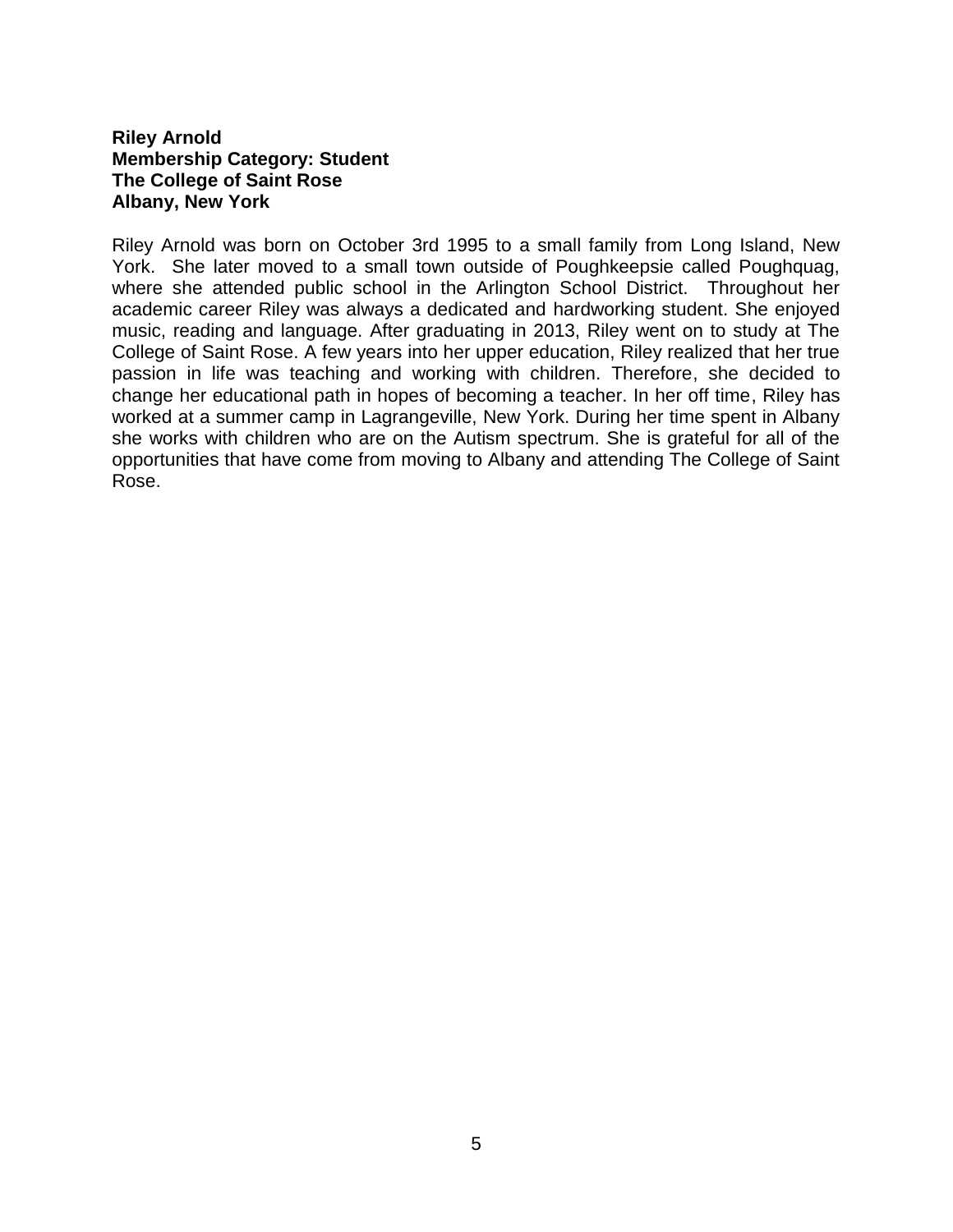# **Attachment B**

## *State Professional Standards and Practices Board for Teaching As of November 2016*

| Dr. Julius Gregg Adams                                                                                                                      | Dr. Jane Ashdown                                                                                                                                            |
|---------------------------------------------------------------------------------------------------------------------------------------------|-------------------------------------------------------------------------------------------------------------------------------------------------------------|
| University at Buffalo, SUNY                                                                                                                 | Adelphi University                                                                                                                                          |
| 465 Washington Street, Room 426                                                                                                             | 1 South Avenue                                                                                                                                              |
| Buffalo, New York 14203-1707                                                                                                                | Garden City, New York 11530                                                                                                                                 |
| Term Expires: June 30, 2017                                                                                                                 | Term Expires: June 30, 2018                                                                                                                                 |
| Mr. David Babikian                                                                                                                          | Ms. Grace Barrett                                                                                                                                           |
| North Syracuse Central School District                                                                                                      | <b>Commack Central School District</b>                                                                                                                      |
| 5355 W. Taft Road                                                                                                                           | 480 Clay Pitts Road                                                                                                                                         |
| North Syracuse, New York 13212                                                                                                              | Commack, New York 11725                                                                                                                                     |
| Term Expires: June 30, 2020                                                                                                                 | Term Expires: June 30, 2018                                                                                                                                 |
| Dr. April Bedford<br><b>CUNY Brooklyn College</b><br>2900 Bedford Avenue<br>Brooklyn, New York 11210<br>Term Expires: June 30, 2017         | Mr. Jack (Jay) Boak, Jr.<br>8857 Parker Hollow Road<br>Barneveld, New York 13304<br>Term Expires: June 30, 2019                                             |
| Ms. Heather Buskirk                                                                                                                         | Ms. Debra Calvino, Co-chair                                                                                                                                 |
| <b>Greater Johnstown School District</b>                                                                                                    | <b>Valley Central School District</b>                                                                                                                       |
| 305 Jansen Avenue                                                                                                                           | 944 Rt. 17K                                                                                                                                                 |
| Johnstown, NY 12095                                                                                                                         | Montgomery, New York 12549                                                                                                                                  |
| Term Expires: June 30, 2020                                                                                                                 | Term Expires: June 30, 2018                                                                                                                                 |
| Dr. Kate DaBoll-Lavoie, Co-chair<br><b>Nazareth College</b><br>4245 East Avenue<br>Rochester, New York 14618<br>Term Expires: June 30, 2019 | Dr. Stephen Danna<br><b>SUNY Plattsburgh</b><br>Suite 115 J. Buckley Bryan RHEC<br>640 Bay Rd.<br>Queensbury, New York 12804<br>Term Expires: June 30, 2017 |
| Ms. Maria DeWald                                                                                                                            | Ms. Andrea Fortin-Nossavage                                                                                                                                 |
| <b>Dutchess County BOCES</b>                                                                                                                | Niagara Falls City School District                                                                                                                          |
| 900 Dutchess Tpke.                                                                                                                          | 630 66th Street                                                                                                                                             |
| Poughkeepsie, New York 12603                                                                                                                | Niagara Falls, New York 14304                                                                                                                               |
| Term Expires: June 30, 2018                                                                                                                 | Term Expires: June 30, 2018                                                                                                                                 |
| Dr. Virginia Goatley<br><b>SUNY Albany</b><br><b>EDU 309</b><br>1400 Washington Avenue<br>Albany, NY 12222<br>Term Expires: June 30, 2020   | Dr. Charles Khoury<br><b>Ulster BOCES</b><br>175 Route 32 North<br>New Paltz, New York 12561<br>Term Expires: June 30, 2020                                 |